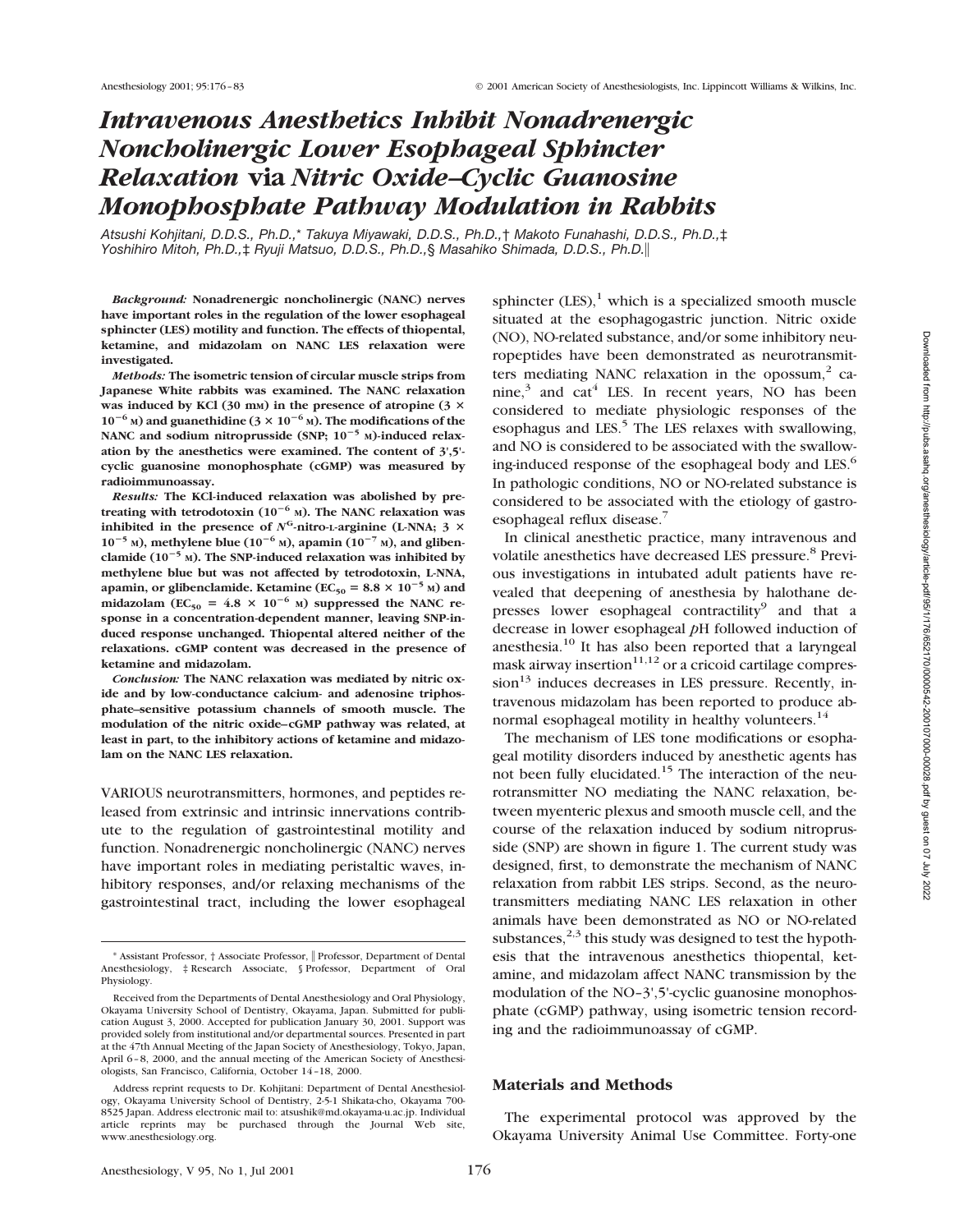

**Fig. 1. The mechanism of smooth muscle relaxation regarding the relation between the myenteric plexus and smooth muscle cells, and the interaction of neurotransmitters mediating the nonadrenergic noncholinergic (NANC) and sodium nitroprusside (SNP)-induced relaxation of the lower esophageal sphincter are summarized. Nitric oxide (NO), mediating the NANC relaxation, is released from the myenteric plexus and delivered into smooth muscle cells, which results in the activation of guanylate cyclase and the accumulation of 3',5'-cyclic guanosine monophosphate (cGMP). The NANC relaxation could also be mediated by membrane hyperpolarization, which is induced by the activation of the K**<sup>1</sup> **channel of smooth muscle. The relation between intracellular NO and K**<sup>1</sup> **channel activation was not** demonstrated in this study; however, K<sub>Ca</sub> channel activation by **NO has been reported in vascular smooth muscle. SNP, the exogenous NO donor, directly acts on smooth muscle cells and is metabolized to NO inside the smooth muscle cells. Ketamine and midazolam act on the process of NO production, including neuronal nitric oxide synthase (nNOS) activation in the myenteric plexus. ACh** = acetylcholine; NE = norepinephrine; GTP = **guanosine 5'-triphosphate.**

adult male Japanese White rabbits weighing between 2 and 3 kg were anesthetized with thiopental sodium (50 mg/kg administered intravenously) and killed by exsanguination. The lower part of the esophagus and stomach were immediately isolated. The esophagogastric junction was opened along the longitudinal axis, and the LES was excised by sharp circular cutting, making strips approximately 2 mm wide and 5 mm long. The mucosa was removed.

The strips were vertically fixed between two hooks under a resting tension of 1.0 g, and the hook anchoring the upper end was connected to a force-displacement transducer. Changes in the isometric tension of circular muscle were recorded. The strips were suspended in a thermostatically controlled (37.0  $\pm$  0.5°C) 20-ml organ bath containing Krebs-Ringer solution (118 mm NaCl, 4.8 mm KCl, 2.5 mm CaCl<sub>2</sub>, 25 mm NaHCO<sub>3</sub>, 1.18 mm  $KH_2PO_4$ , 1.19 mm MgSO<sub>4</sub>, and 11 mm glucose). The bath fluid was aerated with a mixture of 95 %  $O_2$  and 5 %  $CO_2$ to keep the pH at 7.35–7.45. Before starting the experiments, the strips were allowed to equilibrate for 60 min in the Krebs solution, which was replaced every 15 min. In this series of experiments, drugs were applied directly to the organ bath by micropipette.

The effects of tetrodotoxin  $(10^{-6}$  M) and extracellular  $Ca^{2+}$  depletion on 30 mm KCl-induced relaxation were examined. To deplete extracellular  $Ca^{2+}$ , CaCl<sub>2</sub> in the Krebs-Ringer solution was replaced with 2 mm EGTA. Thereafter, NANC relaxation was induced by 30 mm KCl in the presence of atropine  $(3 \times 10^{-6} \text{ m})$  and guanethidine ( $3 \times 10^{-6}$  M). The modification of the NANC relaxation was examined in the absence or presence of  $N<sup>G</sup>$ nitro-L-arginine (L-NNA;  $3 \times 10^{-5}$  M) and methylene blue  $(10^{-6}$  M), which are nonspecific inhibitors of NO synthase (NOS) and the inhibitor of guanylate cyclase, respectively. The effects of apamin  $(10^{-7}$  M), charybdotoxin (10<sup>-7</sup> M), and glibenclamide (10<sup>-5</sup> M), which are inhibitors of the low-conductance calcium-sensitive potassium ( $K_{Ca}$ ) channel, high-conductance  $K_{Ca}$  channel, and adenosine triphosphate–sensitive potassium  $(K<sub>ATP</sub>)$ channel, respectively, on the NANC relaxation were also examined. Modification of the NANC response in the presence of [Ac-Tyr<sup>1</sup>, D-Phe<sup>2</sup>]-GRF 1-29 amide (vasoactive intestinal peptide [VIP] antagonist;  $10^{-6}$  M) was also estimated. Maximal relaxation was confirmed by papaverine  $(10^{-4}$  M).

The nature of the relaxation induced by SNP  $(10^{-5}$  M). an exogenous NO donor, was examined. The modification of this response in the absence and presence of tetrodotoxin, L-NNA, methylene blue, apamin, charybdotoxin, and glibenclamide were examined, similar to the NANC relaxation.

The relaxation of LES was also induced by pinacidil  $(10^{-5}$  M), a potent opener of the K<sub>ATP</sub> channel, and the effect of glibenclamide on this response was investigated.

The effects of thiopental, ketamine, and midazolam on the NANC relaxation and the SNP-induced relaxation were analyzed. Thiopental and ketamine were pretreated for 10 min at concentrations of  $10^{-7}$  to 3  $\times$  $10^{-4}$  M for ketamine, and  $10^{-7}$  to  $10^{-3}$  M for thiopental. Midazolam was pretreated for 10 min at concentrations of  $10^{-7}$  to  $3 \times 10^{-5}$  M.

As the available antagonists in this study, atropine, guanethidine, tetrodotoxin, L-NNA, methylene blue, and VIP antagonist were pretreated for 10 min. The  $K^+$ channel blockers apamin, charybdotoxin, and glibenclamide were pretreated for 10 min.

For the radioimmunoassay of cGMP, ketamine  $(10^{-5})$  M,  $10^{-4}$  M,  $3 \times 10^{-4}$  M) and midazolam ( $3 \times 10^{-6}$  M,  $10^{-5}$  M,  $3 \times 10^{-5}$  M) were applied to LES strips for 10 min in the presence of atropine and guanethidine, and the strips were frozen in liquid nitrogen 2 min after the application of KCl. In a preliminary study, cGMP content was measured under the condition that the time intervals were 10 s, 30 s, 1 min, 2 min, and 3 min between the application of KCl and freezing of muscle strips in liquid nitrogen. The maximal content of cGMP was obtained at time interval of 2 min. In the control study, an equivalent volume of distilled water was applied in the presence of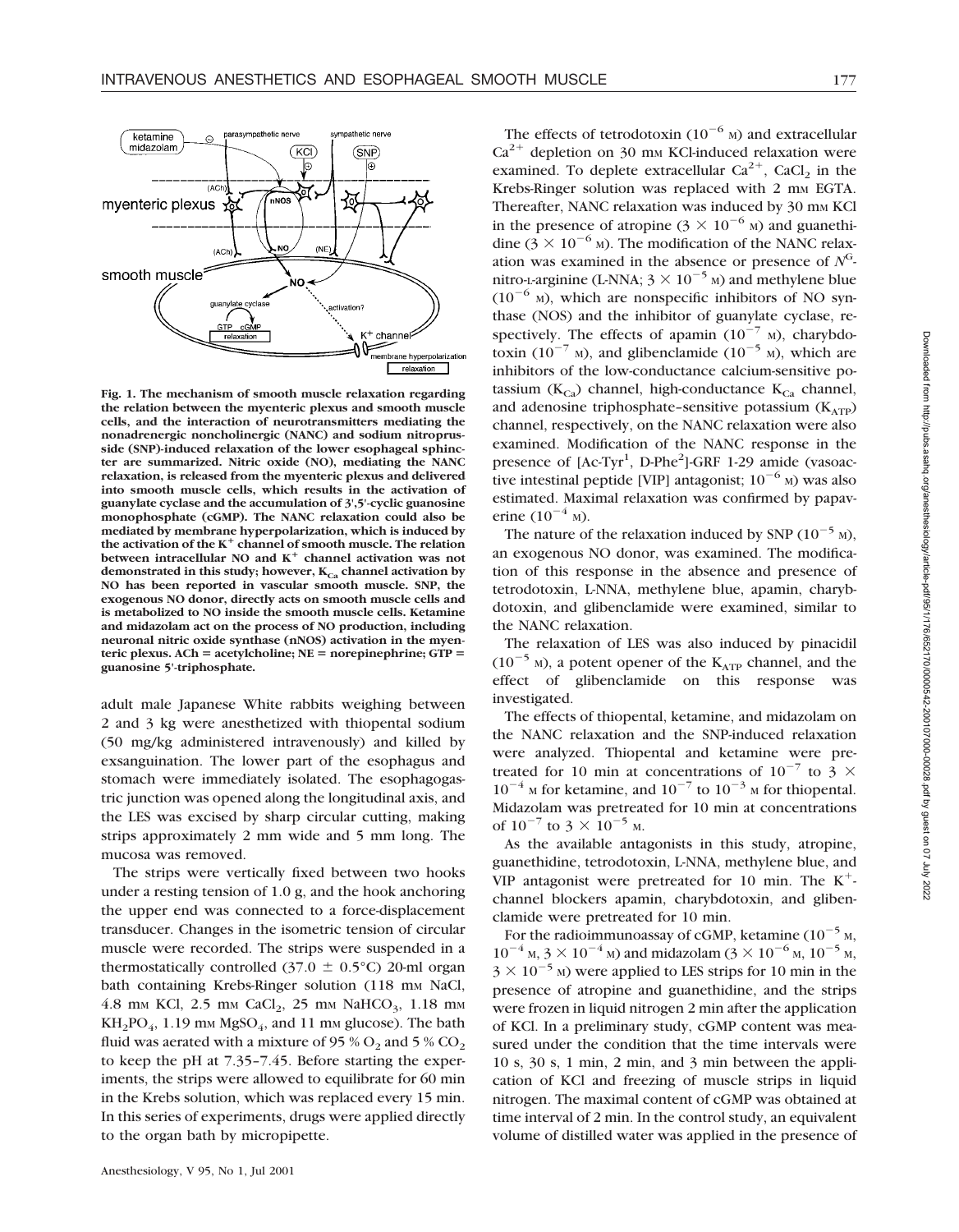atropine and guanethidine using another strip. The strips were then homogenized in 6% volume-to-volume ratio trichloroacetic acid. The homogenate was centrifuged at 3,000 rpm for 10 min, the supernatant fractions were subjected to ether extraction and subsequent succinylation, and the pellet was analyzed for protein content. cGMP in each sample was radioimmunoassayed using a Yamasa assay kit (Yamasa Shoyu Co., Chiba, Japan). Levels of cGMP in tissues were expressed as picomoles per mg of protein. The effect of membrane-permeable cGMP analog, N<sup>2</sup>,2'-o-dibutyrylguanosine 3',5'-cyclic monophosphate (dibutylyl cGMP) on resting LES tension was also examined.

The following drugs were used: methylene blue and potassium chloride from Nacalai Tesque, Kyoto, Japan; ketamine hydrochloride, atropine sulfate, guanethidine hydrochloride, glibenclamide, L-NNA, SNP, tetrodotoxin, apamin, charybdotoxin, and dibutylyl cGMP from Sigma Chemical, St. Louis, MO; midazolam from Yamanouchi Pharmaceutical Co., Tokyo, Japan; thiopental from Tanabe Pharmaceutical Co., Osaka, Japan; and VIP antagonist from Peninsula Laboratories, Belmont, CA. Glibenclamide and midazolam were dissolved in 1 N HCl and diluted with distilled water into 10 times the initial concentration. The final concentration of HCl in the bath was less than 3  $\times$  10<sup>-4</sup> N. In a preliminary study, 3  $\times$  $10^{-4}$  N HCl did not induce any effect on isometric tension of the muscle. Other drugs were dissolved in distilled water and handled in siliconized glassware.

### *Statistical Analysis*

The results were expressed as mean values  $\pm$  SD. One-way analysis of variance was used to examine the differences in the effects among the doses of anesthetic agents, and a Bonferroni test was used as a *post hoc* comparison to test for the statistical significance between control values *versus* drug-treated values. The Mann–Whitney U test was used to test the significance of the difference between the NANC and SNP-induced response groups. For all statistical tests, a  $P$  value  $\leq 0.05$ was regarded as significant.

## **Results**

The application of 30 mm KCl induced a transient relaxation and was followed by a sustained strong contraction that may have been caused by muscle membrane depolarization (fig. 2). The KCl-induced relaxation was abolished by pretreating with tetrodotoxin (fig. 3A), a nonspecific neural toxin, and by the depletion of extracellular  $Ca^{2+}$  (fig. 3B), suggesting that this relaxation is mediated by neural activity. The relaxation induced by 30 mM KCl was observed in the presence of atropine and guanethidine (fig. 3C, a). SNP  $(10^{-5}$  M) also induced LES relaxation, which mimicked the NANC response with



**Fig. 2. Effects of 30 mM KCl on strips from the lower esophageal sphincter. KCl induced a transient relaxation followed by sustained contraction induced by membrane depolarization. The arrow indicates the application of KCl.**

respect to the amplitude of relaxation and the increase time to the maximal relaxation (fig. 3C, b).

The NANC response was significantly reduced in the presence of L-NNA ( $P \le 0.01$ ), methylene blue ( $P \le$ 0.01), apamin ( $P \le 0.05$ ), and glibenclamide ( $P \le 0.01$ ) (table 1). However, the application of VIP antagonist or charybdotoxin did not affect the NANC relaxation. The SNP-induced relaxation was significantly reduced by methylene blue  $(P < 0.01)$  but was not affected by tetrodotoxin (fig. 3D), L-NNA, apamin, charybdotoxin, or glibenclamide (table 1). The application of tetrodotoxin, L-NNA, methylene blue, and glibenclamide did not affect the resting tension; however, apamin and charybdotoxin induced slight contraction of LES strips (baseline elevated 0.2–0.3 g).

The application of pinacidil, a  $K_{ATP}$  channel opener, induced a relatively long-term relaxation, and pretreatment with glibenclamide almost completely inhibited this response (fig. 4).

Ketamine and midazolam reduced the NANC relaxation, but not the SNP-induced relaxation, in a concentrationdependent manner, comparing each of the relaxations without anesthetic agents taken as 100% (figs. 5A and 5B). A significant difference was observed between the NANC and SNP-induced response groups, which were pretreated with ketamine and midazolam. The decrease in the NANC response by ketamine was significant at concentrations of  $10^{-4}$  M (*P* < 0.01) and 3 ×  $10^{-4}$  M (*P* < 0.01). The decrease in the NANC response by midazolam was significant at concentrations of  $10^{-5}$  M (*P* < 0.01) and 3  $\times$   $10^{-5}$  M (*P* < 0.01). The  $ED_{50}$  values for the inhibition of the NANC relaxation were 8.8  $\times$  10<sup>-5</sup> M for ketamine and 4.8  $\times$  $10^{-6}$  M for midazolam. Thiopental did not alter either of the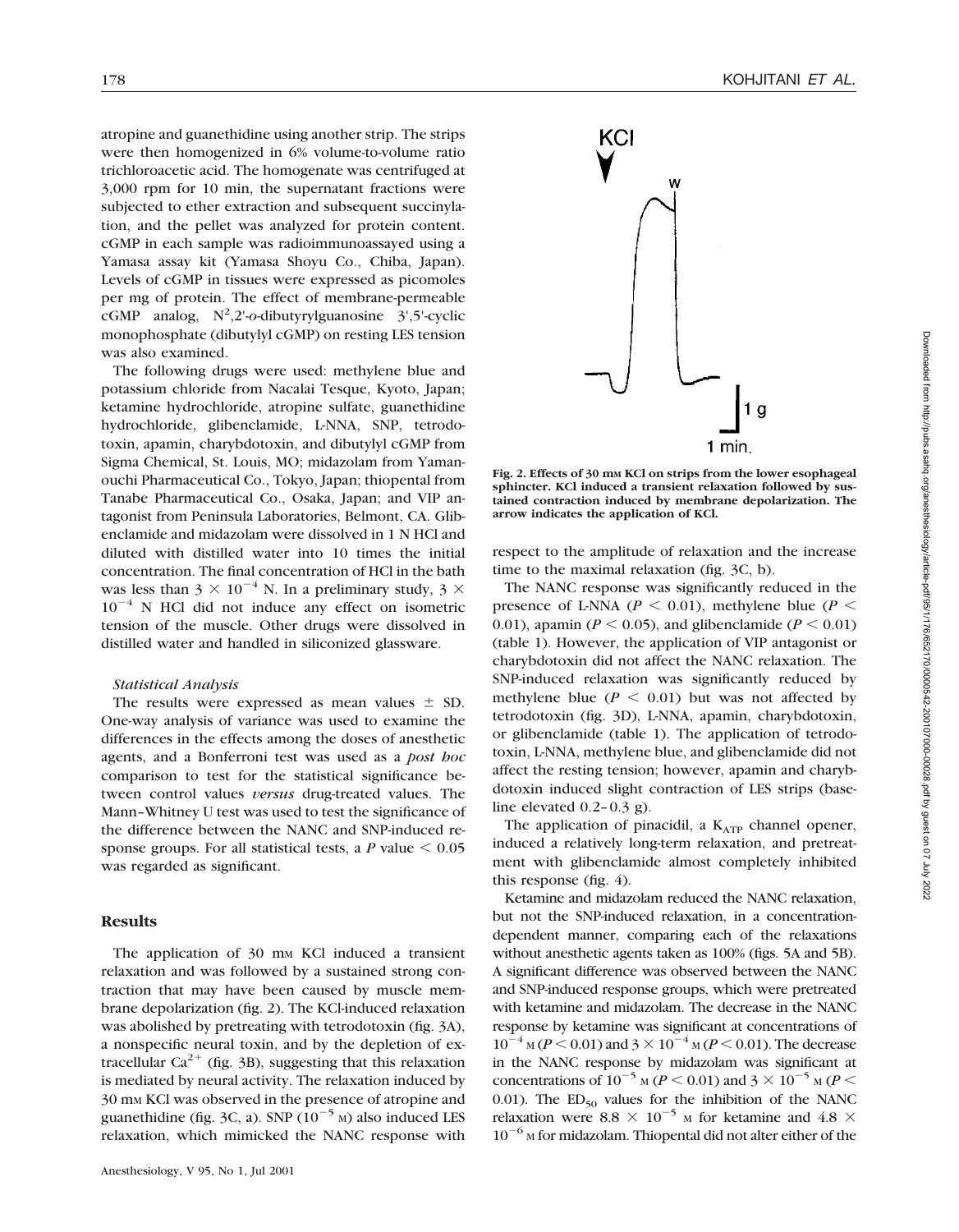|                        | Control | L-NNA                         | Methylene<br><b>Blue</b>   | Apamin                    | Charybdotoxin             | Glibenclamide               | <b>VIP Antagonist</b>   |
|------------------------|---------|-------------------------------|----------------------------|---------------------------|---------------------------|-----------------------------|-------------------------|
| NANC relaxation        | 100     | $67 \pm 10^{*}$<br>$(N = 10)$ | $60 \pm 13$ *<br>$(N = 7)$ | $27 + 24*$<br>$(N = 6)$   | $119 \pm 12$<br>$(N = 6)$ | $68 \pm 16^*$<br>$(N = 12)$ | $96 \pm 8$<br>$(N = 5)$ |
| SNP-induced relaxation | 100     | $117 \pm 14$<br>$(N = 6)$     | $76 + 4*$<br>$(N = 6)$     | $105 \pm 12$<br>$(N = 5)$ | $107 \pm 8$<br>$(N = 5)$  | $75 \pm 15$<br>$(N = 6)$    | NT                      |

**Table 1. Effects of Various Inhibitors on the Nonadrenergic Noncholinergic (NANC) Relaxation and the SNP-induced Relaxation of Isolated Rabbit LES Strips**

\* Significantly different from each of the control values in the absence of agents.

SNP = sodium nitroprusside; LES = lower esophageal sphincter; L-NNA = N<sup>G</sup>-nitro-L-arginine; VIP = vasoactive intestinal peptide; NT = not tested.

relaxations; no significant difference was observed between the NANC and SNP-induced response groups (fig. 5C). Because high concentrations of thiopental ( $\geq 3 \times$  $10^{-4}$  M) induced a direct relaxing effect, the NANC and SNP-induced relaxation cannot be precisely estimated. Figure 6 shows a typical tension record displaying a decrease in the NANC response with increasing concentrations of ketamine.

The content of cGMP was decreased in the presence of ketamine (fig. 7A) and midazolam (fig. 7B). cGMP content was significantly decreased by ketamine at concentrations of  $10^{-5}$  M ( $P < 0.05$ ),  $10^{-4}$  M ( $P < 0.05$ ), and  $3 \times 10^{-4}$  M  $(P \le 0.01)$ , and by midazolam at concentrations of 3  $\times$  $10^{-6}$  M (*P* < 0.01),  $10^{-5}$  M (*P* < 0.01), and  $3 \times 10^{-5}$  M (*P* < 0.01). Figure 8 shows the concentration–response relation of the membrane-permeable cGMP analog, dibutylyl cGMP, taking the NANC relaxation as 100%. The application of dibutylyl cGMP induced LES relaxation; the maximal relaxation obtained ( $10^{-4}$  M) was approximately 70 – 80 % of the NANC relaxation.

Fig. 3. (*A*) Effect of  $10^{-6}$  M tetrodotoxin **(TTX) on 30 mM KCl-induced relaxation of strips from the lower esophageal sphincter. KCl-induced relaxation was abolished by TTX. To magnify the relaxation, the component of KCl-induced contraction is overscaled (***A***–***C***). Arrows indicate the application of KCl. Horizontal bars indicate the presence of TTX. (***B***) Effects of extracellular Ca2**<sup>1</sup> **depletion on 30 mM KCl-induced relaxation of strips from the lower esophageal sphincter. KCl-induced relaxation was abolished by the depletion of extracel**lular Ca<sup>2+</sup>. Large arrows indicate the appli**cation of KCl. As the depletion of extracellular Ca2**<sup>1</sup> **induced spontaneous decrease in resting tension, adjustment of the resting tension was performed (small arrows). Horizontal bar indicates the application of Ca2**<sup>1</sup>**-depleted Krebs-Ringer solution. (***C***) Effects of 30 mM KCl in the absence and presence of atropine and guanethidine (***a***),** and  $10^{-5}$  M sodium nitroprusside (SNP)  $(b)$ **on strips from the lower esophageal sphincter are shown. The relaxation induced by KCl in the presence of atropine**

## **Discussion**

The relaxation induced by KCl was abolished by pretreating with tetrodotoxin, suggesting some neurotransmitter released from myenteric plexus (Meissner plexus) or submucosal plexus (Auerbach plexus) mediates this response. The relaxation induced by KCl in the presence of atropine and guanethidine was considered to be a NANC response. One of the neurotransmitters mediating NANC LES relaxation could be NO, because this response was inhibited by L-NNA and methylene blue, which are inhibitors of NOS and guanylate cyclase. These findings are in accordance with previous investigations using other animal species.<sup>2-4</sup> With  $Ca^{2+}$ -free medium, the KCl-induced relaxation was also abolished. This may be a result of the suppression of neurotransmitter release at the endplate in the myenteric plexus. In previous studies, electrical field stimulation was used for production of NANC relaxation. $2-4$  However, in rabbit LES, electrical field stimulation during various conditions



**and guanethidine is considered to be nonadrenergic noncholinergic response. The relaxation induced by KCl mimics that induced by SNP with regard to the amplitude of relaxation and to the increase time to the maximal relaxation. Arrows indicate the application of KCl and SNP. Horizontal bar indicates the presence of atropine and guanethidine. (***D***) Effect of 10**2**<sup>6</sup> <sup>M</sup> TTX on 10**2**<sup>5</sup> <sup>M</sup> SNP-induced relaxation of strips from the lower esophageal sphincter. SNP-induced relaxation was not affected by TTX. Arrows indicate the application of SNP. Horizontal bars indicate the presence of TTX.**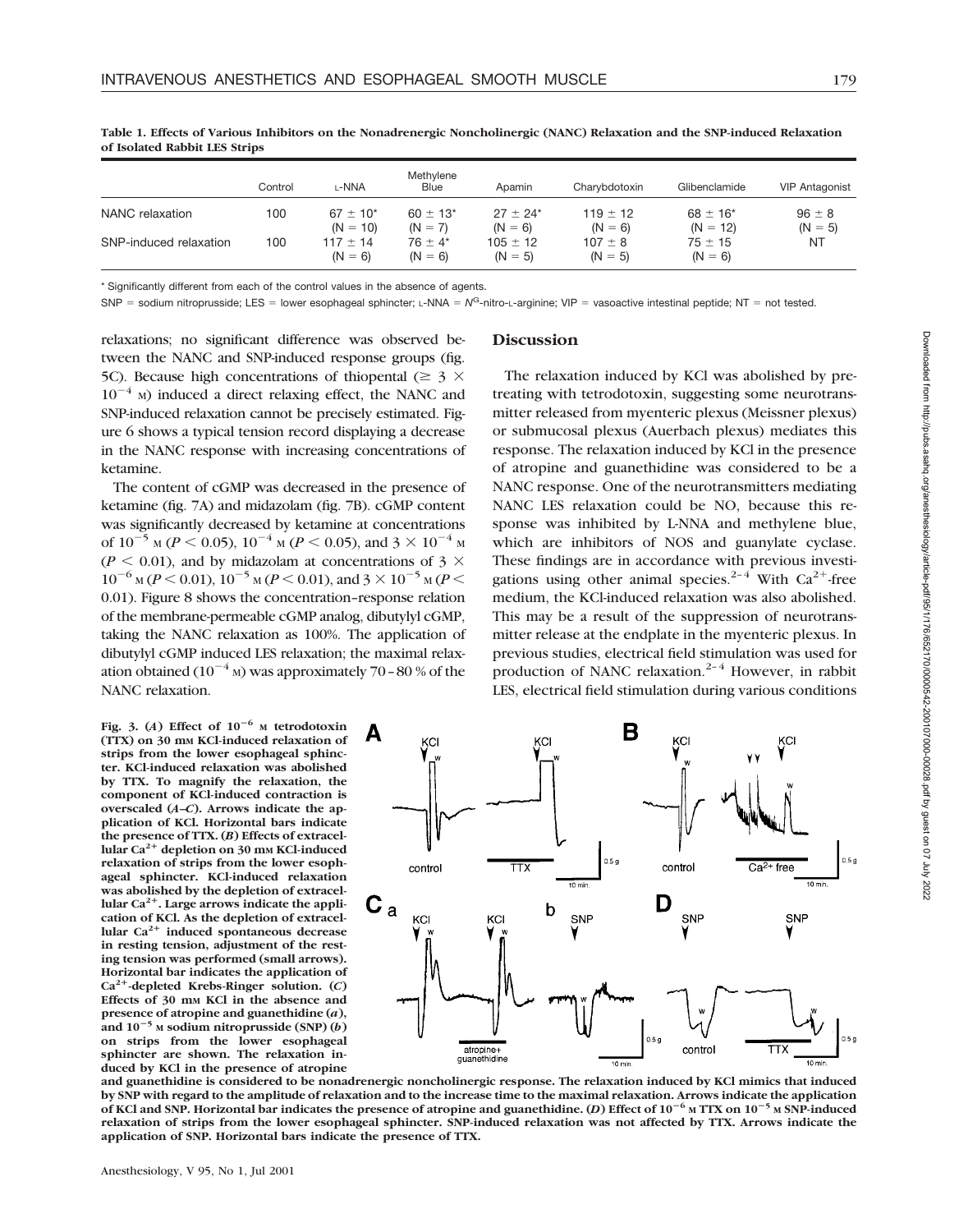

**Fig. 4. Direct relaxing effect of 10**2**<sup>5</sup> <sup>M</sup> pinacidil on a strip from the lower esophageal sphincter is shown. Pinacidil-induced** relaxation was antagonized by pretreating with  $10^{-5}$  M gliben**clamide. Arrows indicate the application of pinacidil. Horizontal bar indicates the presence of glibenclamide.**

never induced muscle relaxation but did induce contraction that is sensitive to tetrodotoxin.<sup>16</sup> Therefore, we used chemical stimulation by KCl to induce NANC response. VIP has been reported as one of the neurotransmitters mediating NANC LES relaxation.<sup>17,18</sup> However, pretreating with VIP antagonist did not affect the NANC response in rabbit.

In recent years, it has been suggested that membrane hyperpolarization is associated with relaxation of vascu- $\mu$  ar smooth muscles.<sup>19</sup> The opening of the smooth muscle  $K^+$  channel induces membrane hyperpolarization, and subsequent suppression of voltage-dependent  $Ca^{2+}$ channel decreases  $Ca^{2+}$  entry, which results in vasodilation.19 In the current study, the NANC response was inhibited by apamin and glibenclamide. This finding suggested that low-conductance  $K_{C_3}$  and  $K_{ATP}$  channel activation are associated with this relaxation. Intracellular NO may activate  $K_{Ca}$  channels because the activation of the  $K_{C_2}$  channel by NO has been demonstrated in vascular smooth muscle.<sup>20–22</sup> The relaxation induced by pinacidil was inhibited by glibenclamide, suggesting that the  $K_{ATP}$  channel exists in rabbit LES smooth muscle. The prevalence of the  $K_{ATP}$  channel has been demonstrated in cardiac muscle, smooth muscle, skeletal muscle, and cerebral cortical neurons.<sup>23</sup>

The relaxation induced by SNP was reduced by methylene blue but was not affected by tetrodotoxin, L-NNA, apamin, charybdotoxin, or glibenclamide. Therefore, SNP could act directly on smooth muscle without affecting NOS activation or smooth muscle  $K^+$  channel activation. It has been reported that SNP is metabolized into NO or compounds closely related to NO inside the smooth muscle cell and increases the intracellular cGMP content.24

The effects of intravenous anesthetics on LES tone and esophageal motility in humans appear to be still unclear; diazepam has been reported to decrease LES pressure in normal subjects,<sup>25</sup> midazolam to produce esophageal peristaltic dysfunction without affecting LES pressure in



**Fig. 5. The concentration–response relation of ketamine (***A***), midazolam (***B***), and thiopental (***C***) on 30 mM KCl-induced relaxation in the presence of atropine and guanethidine (nonadrenergic noncholinergic [NANC] relaxation; closed circle) or on 10**2**<sup>5</sup> <sup>M</sup> sodium nitroprusside (SNP)-induced relaxation (open square) of strips from the lower esophageal sphincter are shown. Both ketamine and midazolam inhibited the NANC relaxation in a concentration-dependent manner, leaving the SNP-induced relaxation unchanged. Thiopental did not affect either of these two relaxations. The curve is expressed as a percent response of each relaxation in the absence of each anesthetic agent. Each point represents the mean from tissues** from three to five animals; vertical lines show  $SDs$ .  $N =$  number **of strips. \*Significantly different from the value in the absence of ketamine, midazolam, or thiopental; †significantly different between the NANC and SNP-induced response groups; NS = not significant.**

normal subjects, $14$  and no clinical data are available for ketamine. The effects of anesthetics on the NANC LES relaxation, the exact site of anesthetic action, has not been elucidated in animals. In the current study, ketamine and midazolam suppressed the NANC relaxation in a concentration-dependent manner, which was medi-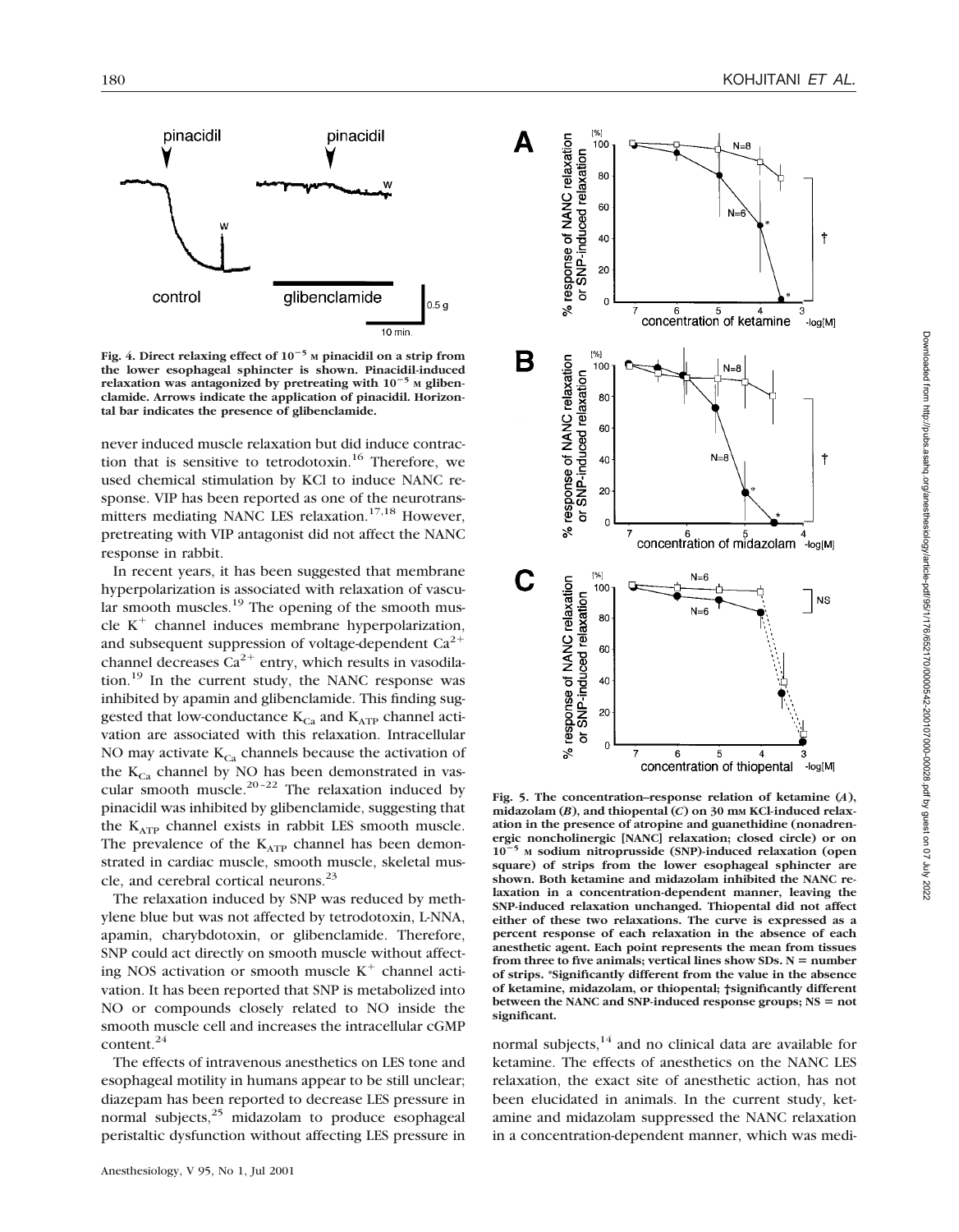

**Fig. 6. The effect of increasing concentrations of ketamine on 30 mM KCl-induced relaxation in the presence of atropine and guanethidine (nonadrenergic noncholinergic relaxation) of a strip from the lower esophageal sphincter is shown. The nonadrenergic noncholinergic relaxation is inhibited in a concentration-dependent manner by pretreatment with ketamine. To magnify the relaxation, the component of KCl-induced contraction is overscaled. Arrows indicate the application of KCl. Upper horizontal bars indicate the presence of ketamine. Lower horizontal bars indicate the presence of atropine and guanethidine.**

ated by the activation of NOS and/or smooth muscle  $K^+$ channel, but not the SNP-induced relaxation, which was not mediated by the activation of NOS or  $K^+$  channel. This suggests ketamine and midazolam could be involved in the production of NO or in the activation of the  $K^+$  channel of the smooth muscle. The content of cGMP in smooth muscle after pretreatment with ketamine and midazolam was significantly decreased; therefore, it is likely that the site of action of these anesthetics could be the process of NO production, including NOS activation, in the myenteric plexus. However, the possibility that ketamine and midazolam directly inhibit the  $K^+$  channel of the smooth muscle cannot be excluded. The possible site of action of the anesthetic agents is also indicated in figure 1. The suppression of NANC relaxation by ketamine and midazolam were observed almost



Fig. 8. The concentration–response relation of  $N^2$ ,2'- $o$ -dibutyryl**guanosine 3',5'-cyclic monophosphate (dibutylyl cGMP) on strips from the lower esophageal sphincter is shown. Dibutylyl cGMP induced a concentration-dependent lower esophageal sphincter relaxation. The curve is expressed as a percent response of 30 mM KCl-induced relaxation in the presence of atropine and guanethidine (nonadrenergic noncholinergic**  $[NAME]$  relaxation) in the absence of dibutylyl cGMP.  $N = num$ **ber of strips.**

within the clinical plasma concentration levels, which has been reported as less than  $10^{-4}$  M for ketamine and as  $10^{-6}$  to  $10^{-5}$  M for midazolam,<sup>26</sup> with regard to their  $EC_{50}$  values obtained in the current study. Thiopental did not alter either of the two relaxations. Higher concentrations of thiopental, greater than  $3 \times 10^{-4}$  M, directly relaxed LES smooth muscle. This could be a result of the inhibition of transmembrane influx of  $Ca^{2+}$  *via* the inactivation of L-type  $Ca^{2+}$  channel. The suppression of the NANC and SNP-induced relaxation in high concentrations of thiopental may be a nonspecific response that is mediated by  $K_{Ca}$  channel inactivation induced by the decrease in intracellular  $Ca^{2+}$ .

**Fig. 7. Content of 3', 5'-cyclic guanosine monophosphate (cGMP) in strips from the lower esophageal sphincter in the absence** (closed bars) or presence of  $10^{-5}$ ,  $10^{-4}$  or 3  $\times$  10<sup>-4</sup> M ketamine (dotted bars) (*A*) and 3  $\times$  10<sup>-6</sup>, 10<sup>-5</sup>, or 3  $\times$  10<sup>-5</sup> M midazolam **(dotted bars) (***B***) 2 min after the application of 30 mM KCl in the presence of atropine and guanethidine are shown. For the control study, 30 mM KCl was replaced by distilled water in the presence of atropine and guanethidine. Each bar represents the mean from tissues from three to four ani**mals; vertical lines show SDs. N = number **of strips. \*Significantly different from the value in the absence of anesthetic agents.**

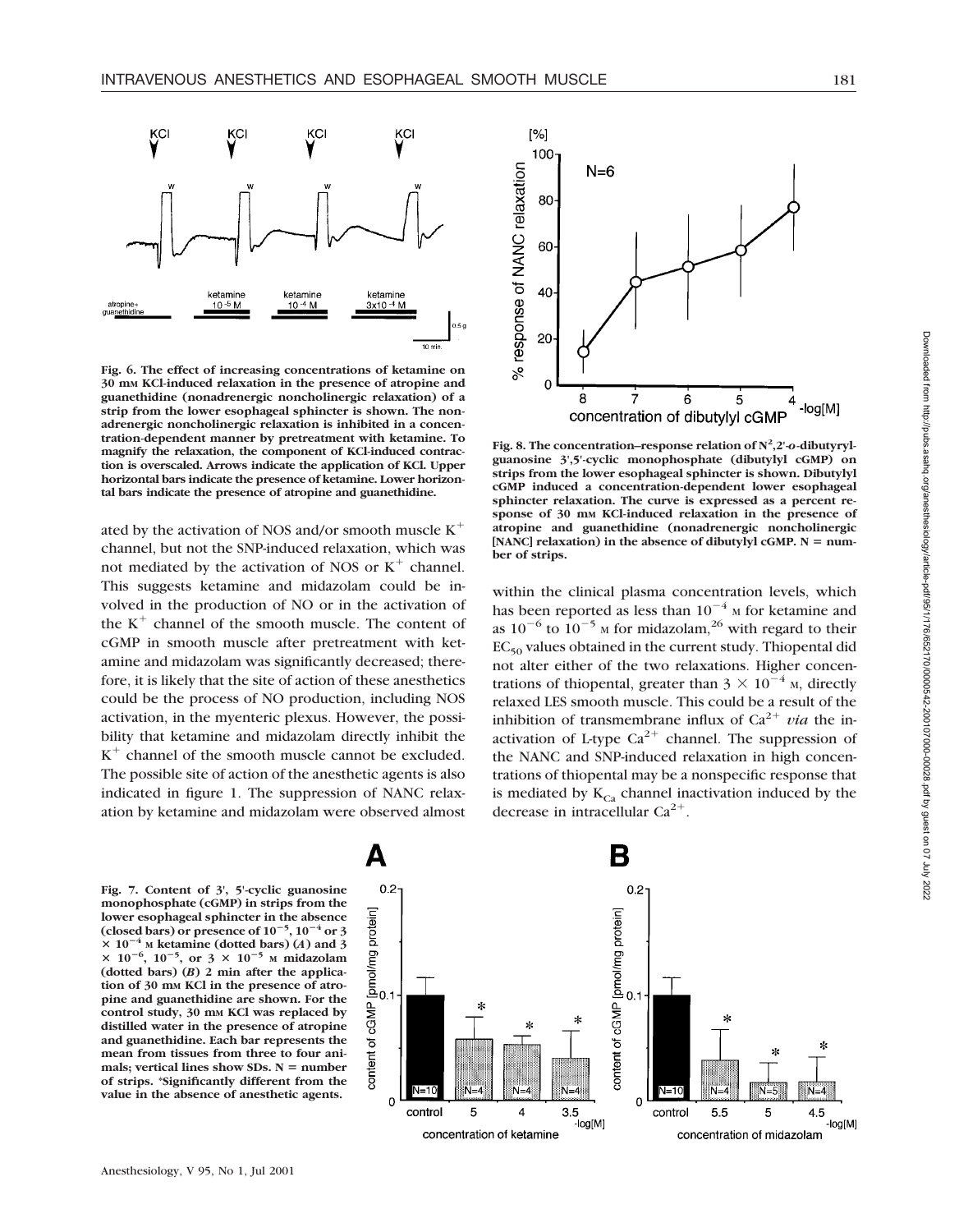The content of cGMP in LES strips in our study appear to be small in comparison to investigations using vascular smooth muscle. However, previous studies using LES smooth muscle revealed the basal cGMP level to be almost similar to that in our study.<sup>27,28</sup> The application of the membrane-permeable cGMP analog relaxed LES strips to 70–80% of the NANC relaxation. The NANC relaxation and the inhibition of the NANC relaxation by ketamine and midazolam cannot be explained by the increase and decrease in intracellular cGMP alone, and other mechanisms, such as  $K^+$  channel activation and/or membrane hyperpolarization, may be involved.

In the current study, we showed the indirect effects of ketamine and midazolam inhibiting NANC relaxation, the concentration of which did not affect resting tension. However, the direct relaxing effect of ketamine was not observed, except at higher concentration such as  $3 \times 10^{-4}$  M (fig. 6). We previously reported that ketamine relaxes LES smooth muscle directly, and the direct relaxing effect is a result of the activation of the adenylate cyclase–3',5'-cyclic adenosine monophosphate pathway and to the inhibition of transmembrane influx of  $Ca^{2+}$ .<sup>15</sup> The direct relaxing effect of ketamine is slow in onset and sustained, taking approximately 20–25 min to reach maximal relaxation. During the pretreatment period of 10 min in the current study, the resting tension did not show such decrease as the NANC relaxation could not be assessed even at  $3 \times 10^{-4}$  M. We did not examine the direct effect of midazolam on LES strips; however, the application of midazolam at a concentration of  $3 \times 10^{-5}$  M did not affect the resting tension.

Recently, interest in the interaction of anesthetic agents and NOS has increased. It has been reported that NOS inhibition dose-dependently decreased the anesthetic requirements of thiopental, propofol, and ketamine in *Xenopus laevis*<sup>29</sup> and decreased the minimum alveolar concentration for halothane in rats. $30$  Thiopental, ketamine, and midazolam have been reported to inhibit NOS activity in the rat brain<sup>31</sup>; however, other studies reported that volatile anesthetics, not intravenous anesthetics, inhibit the activity in rat brain NOS.<sup>26</sup> These findings imply some interaction between brain NOS and anesthetic agents. However, the interactions between anesthetic agents and NOS that is distributed in the gastrointestinal tract has not been elucidated. In LES of various animal species, it has been demonstrated that neuronal NOS exists in the myenteric plexus or submucosal plexus.<sup>32,33</sup> In the current study, the possibility that ketamine and midazolam inhibited neuronal NOS activity cannot be excluded.

Studies using healthy adult volunteers revealed the effectiveness of NOS inhibitors on gastroesophageal reflux episodes by decreasing the frequency of transient LES relaxation, which is an abnormal long-lasting relaxation and has been demonstrated as the etiology of gastroesophageal reflux disease.<sup>6</sup> In the current study,

we showed that ketamine and midazolam inhibited the NANC relaxation of rabbit LES, probably by inhibiting NO production. Therefore, these drugs may be expected to prevent LES pressure decrease during laryngeal mask airway insertion or cricoid cartilage compression, by inhibiting the maneuver-induced transient LES relaxation.13

In conclusion, the NANC relaxation of rabbit LES is mediated by NOS activation and neurotransmitter NO, which is released from the myenteric plexus or submucosal plexus. In smooth muscle, it is conducted *via* the low-conductance  $K_{Ca}$  and  $K_{ATP}$  channels. It is possible that ketamine and midazolam inhibit the process of NO production in the myenteric plexus or submucosal plexus. The modulation of the NO–cGMP pathway relates, at least in part, to the inhibitory actions of ketamine and midazolam on LES NANC transmission.

The authors thank Professor Hidefumi Obara, M.D., Ph.D. (Department of Anesthesiology, Kobe University School of Medicine, Kobe, Japan), for helpful suggestions.

#### **References**

1. Sanders KM, Ward SM: Nitric oxide as a mediator of nonadrenergic noncholinergic neurotransmission. Am J Physiol 1992; 262:G379–92

2. Tottrup A, Svane D, Forman A: Nitric oxide mediating NANC inhibition in opossum lower esophageal sphincter. Am J Physiol 1991; 260:G385–9

3. De Man JG, Pelckmans PA, Boeckxstaens GE, Bult H, Owsterbosch L, Herman AG, Van Maercke YM: The role of nitric oxide in inhibitory nonadrenergic non-cholinergic neurotransmission in the canine lower oesophageal sphincter. Br J Pharmacol 1991; 103:1092–6

4. Kortezova N, Mizhorkova Z, Milusheva E, Varga G, Vizi ES, Papasova M: Non-adrenergic non-cholinergic neuron stimulation in the cat lower esophageal sphincter. Eur J Pharmacol 1996; 304:109–15

5. Brookes SJ: Neuronal nitric oxide in the gut. J Gastroenterol Hepatol 1993; 8:590–603

6. Hirsch DP, Holloway RH, Tytgat GN, Boeckxstaens GE: Involvement of nitric oxide in human transient lower esophageal sphincter relaxations and esophageal primary peristalsis. Gastroenterology 1998; 115:1374–80

7. Mittal RK, Chiareli C, Liu J, Shaker R: Characteristics of lower esophageal sphincter relaxation induced by pharyngeal stimulation with minute amounts of water. Gastroenterology 1996; 111:378–84

8. Cotton BR, Smith G: The lower oesophageal sphincter and anaesthesia. Br J Anaesth 1984; 56:37–46

9. Evans JM, Bithell JF, Vlachonikolis IG: Relationship between lower oesophageal contractility, clinical signs and halothane concentration during general anaesthesia and surgery in man. Br J Anaesth 1987; 59:1346–55

10. Illing L, Duncan PG, Yip R: Gastroesophageal reflux during anaesthesia. Can J Anaesth 1992; 39:466–70

11. Barker P, Langton JA, Murphy PJ, Rowbotham DJ: Regurgitation of gastric contents during general anaesthesia using the laryngeal mask airway. Br J Anaesth 1992; 69:314–5

12. Rabey PG, Murphy PJ, Langton JA, Barker P, Rowbotham DJ: Effect of the laryngeal mask airway on lower oesophageal sphincter pressure in patients during general anaesthesia. Br J Anaesth 1992; 69:346–8

13. Tournadre JP, Chassard D, Berrada KR, Bouletreau P: Cricoid cartilage pressure decreases lower esophageal sphincter tone. ANESTHESIOLOGY 1997; 86:7–9

14. Marsh JK, Hoffman SM, Dmuchowski CF: Effect of intravenous midazolam on esophageal motility testing in normal human volunteers. Am J Gastroenterol 1993; 88:860–3

15. Kohjitani A, Shirakawa J, Okada S, Obara H: The relaxing effect of ketamine on isolated rabbit lower esophageal sphincter. Anesth Analg 1997; 84: 433–7

16. Kohjitani A, Shirakawa J, Okada S, Obara H: Effects of various peptides on isolated rabbit lower esophageal sphincter. Peptides 1996; 17:927–31

17. Goyal RK, Rattan S, Said SI: VIP as a possible neurotransmitter of noncholinergic non-adrenergic inhibitory neurones. Nature 1980; 288:378–80

18. Biancani P, Walsh JH, Behar J: Vasoactive intestinal polypeptide: A neurotransmitter for lower esophageal sphincter relaxation. J Clin Invest 1984; 73: 963–7

19. Nelson MT, Quayle JM: Physiological roles and properties of potassium channels in arterial smooth muscle. Am J Physiol 1995; 268:C799–822